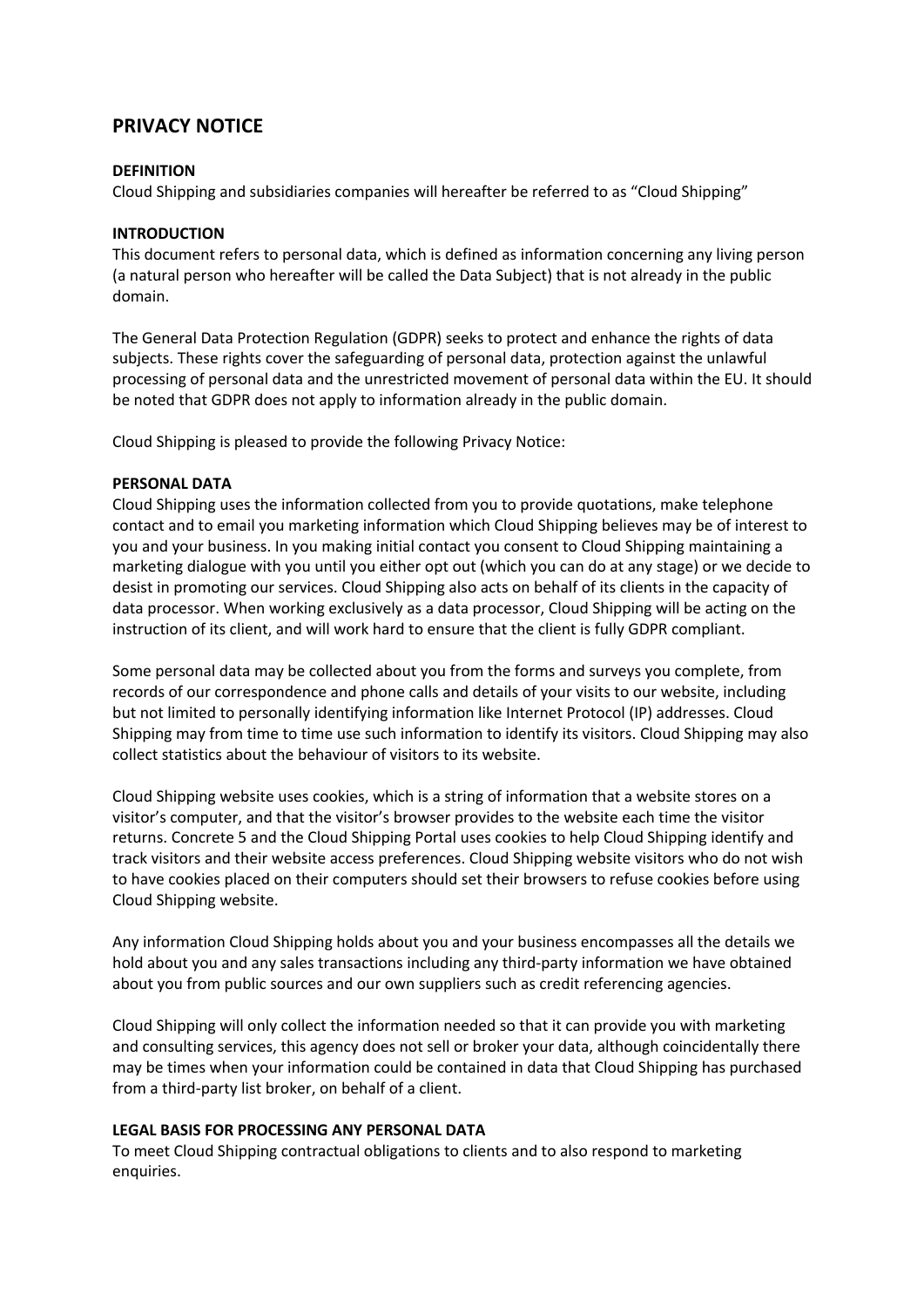# **LEGITIMATE INTERESTS PURSUED BY CLOUD SHIPPING AND/OR ITS CLIENTS**

To promote the marketing and consulting services offered by Cloud Shipping and/or to market the services and/or products offered by Cloud Shipping' existing clients.

# **CONSENT**

Through agreeing to this privacy notice you are consenting to Cloud Shipping processing your personal data for the purposes outlined. You can withdraw consent at any time by emailing info@cloudshipping.co.uk or writing to us, see last section for full contact details.

# **DISCLOSURE**

Cloud Shipping may on occasions pass your Personal Information to third parties exclusively to process work on its behalf. Cloud Shipping requires these parties to agree to process this information based on our instructions and requirements consistent with this Privacy Notice and GDPR.

Cloud Shipping do not broker or pass on information gained from your engagement with the agency without your consent. However, Cloud Shipping may disclose your Personal Information to meet legal obligations, regulations or valid governmental request. The agency may also enforce its Terms and Conditions, including investigating potential violations of its Terms and Conditions to detect, prevent or mitigate fraud or security or technical issues; or to protect against imminent harm to the rights, property or safety of Cloud Shipping, its clients and/or the wider community.

# **RETENTION POLICY**

Cloud Shipping will process personal data during the duration of any contract and will continue to store only the personal data needed for five years after the contract has expired to meet any legal obligations. After five years any personal data not needed will be deleted.

# **DATA STORAGE**

Data is held in AWS EU Data Centre (Ireland)using multiple servers. Cloud Shipping does not store personal data outside the EEA.

# **YOUR RIGHTS AS A DATA SUBJECT**

At any point whilst Cloud Shipping is in possession of or processing your personal data, all data subjects have the following rights:

- **Right of access** you have the right to request a copy of the information that we hold about you.
- **Right of rectification** you have a right to correct data that we hold about you that is inaccurate or incomplete.
- **Right to be forgotten** in certain circumstances you can ask for the data we hold about you to be erased from our records.
- **Right to restriction of processing** where certain conditions apply you have a right to restrict the processing.
- **Right of portability** you have the right to have the data we hold about you transferred to another organisation.
- **Right to object** you have the right to object to certain types of processing such as direct marketing.
- **Right to object to automated processing, including profiling** you also have the right not to be subject to the legal effects of automated processing or profiling.